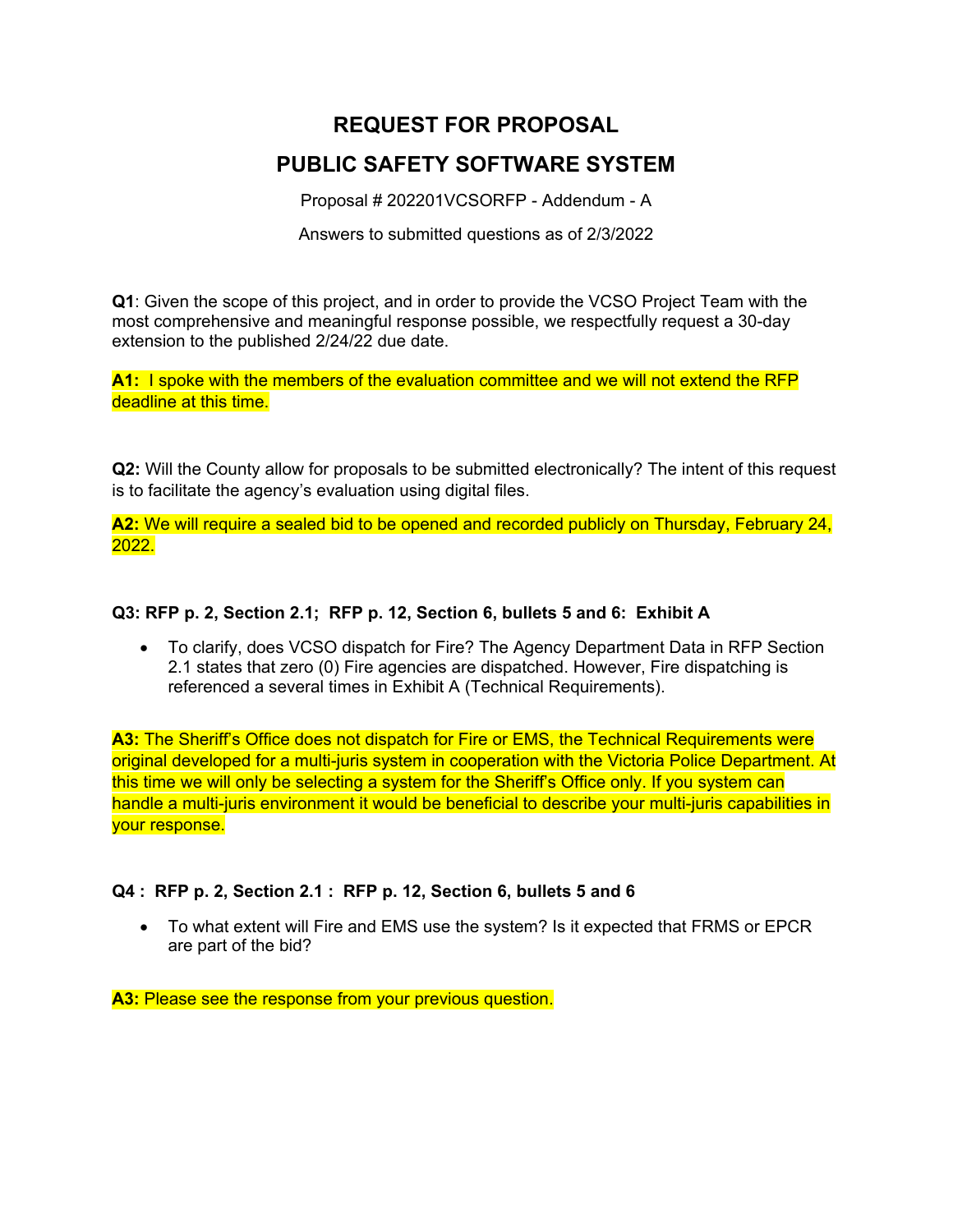### **Q4 : RFP p. 6, Section 4.4, Item d**

 To confirm, is the Public Opening of Request for Proposals (Thu., 2/24) also the proposal deadline?

**A4:** Yes – Thursday, February 24, 2022 is the response deadline

### **Q5: RFP p. 11, Section 5.3.1, paragraph 3**

• The RFP states that System technical specifications will be distributed to all interested vendors. Will Victoria County SO provide this information for evaluation as we prepare a response?

**A5:** Exhibit A details the specifications/functionality that we hope to procure.

## **Q6 : RFP p. 12, Section 6, bullet 1 ; RFP p. 13, Section 7.6 ; RFP p. 17, Signature Page**

 The RFP references System (or Specification) / General Requirements in several locations. Page 13 (Section 7.6) mentions an Attachment B pages 20-55, specifically. However, an Attachment B has not been located. To clarify, should we refer to Exhibit A, page 3, "Records Management General Requirements," in particular – or just Exhibit A as a whole?

**A6:** Exhibits A, B and C were merged into one single Exhibit A

**Q7:** Whether companies from Outside USA can apply for this? (like,from India or Canada)

**A7:** NON-USA based companies may submit a response. However, ALL personnel that work on the project must have CJIIS approved security clearances.

**Q8:** Whether we need to come over there for meetings?

**A8:** The scope of work involved with this project will require some on-site personnel.

**Q9:** Can we perform the tasks (related to RFP) outside USA? (like, from India or Canada)

**A9:** The scope of work involved with this project will require some on-site personnel.

**Q10:** Can we submit the proposals via email?

**A10:** NO electronic submissions will be accepted.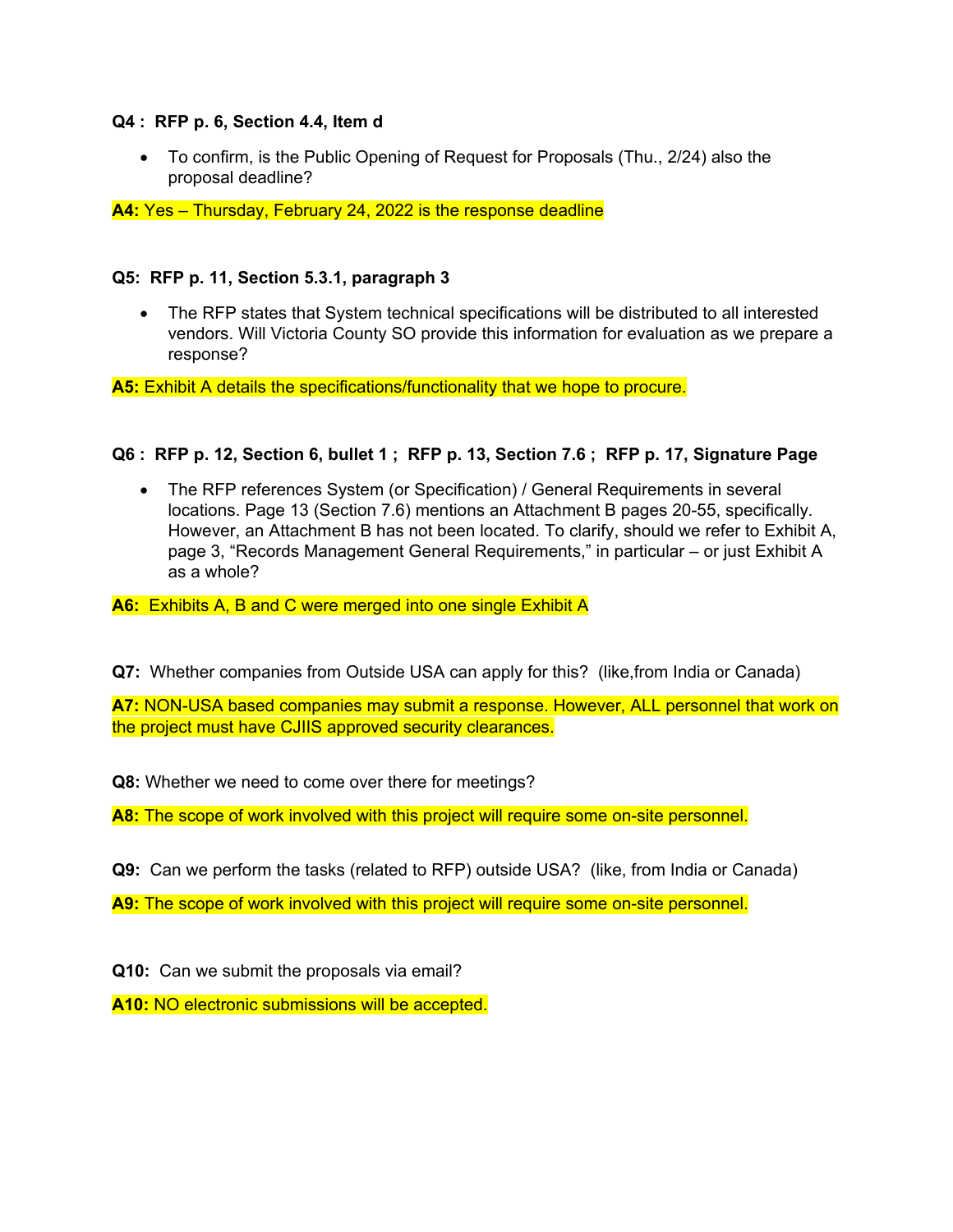**Q11:** Concerning licensing of the software platform, does VCSO prefer a perpetual or subscription model?

- The Perpetual model is a traditional purchase of the software with an annual support fee. Typically, there is a large upfront investment that is treated as a capital expenditure (Capex) with an annual support cost that is a percentage of the purchase.
- Subscription model is a lease of the software. The County would pay for the implementation services (configuration, business process review, training, data conversion and "go live" support) during the first year. Once VCSO's system is live, the agency would be invoiced for the initial year of the Subscription. The annual Subscription fee includes the software, the server hardware and all support/maintenance cost for that year. The Subscription contract length is for 5 years. After 5 years, the agency/County can extend the length of the Subscription annually or they can cancel with notice. The accounting treatment for a Subscription is an operating expense (Opex).

#### **A11:** The VCSO prefers a traditional purchase model.

**Q12:** How many civilian Records Management users are there?

### **A12:** five (5)

**Q13:** The RFP states VCSO has four (4) full dispatch stations. Are these used full-time, or are there two (2) full-time and the other two (2) used as backup?

**A13:** There are three (3) full-time, one (1) reserve, and one (1) Administration CAD stations. Additionally our current systems provides two (2) CAD-Reporting Stations that provide view only access to CAD records.

**Q14**: Please confirm the number of full-time dispatchers and many backup/supervisor CAD users are at VCSO.

**A14:** Full-time Dispatch eight (8), Supervisor users three (3), View only seven (7)

**Q15:** Will VCSO please provide Attachment A in its original format (Word, Excel, etc.) to make the requirements easier to complete?

#### **A15: YES**

**Q16:** In the RFP, section 7.6 Response to Specifications states "Vendors shall submit answers to each feature on Attachment B, System/General requirements," but an Attachment B was not provided. Is this section instead referring to Attachment A?

**A16:** Exhibits A, B and C were merged into one single Exhibit A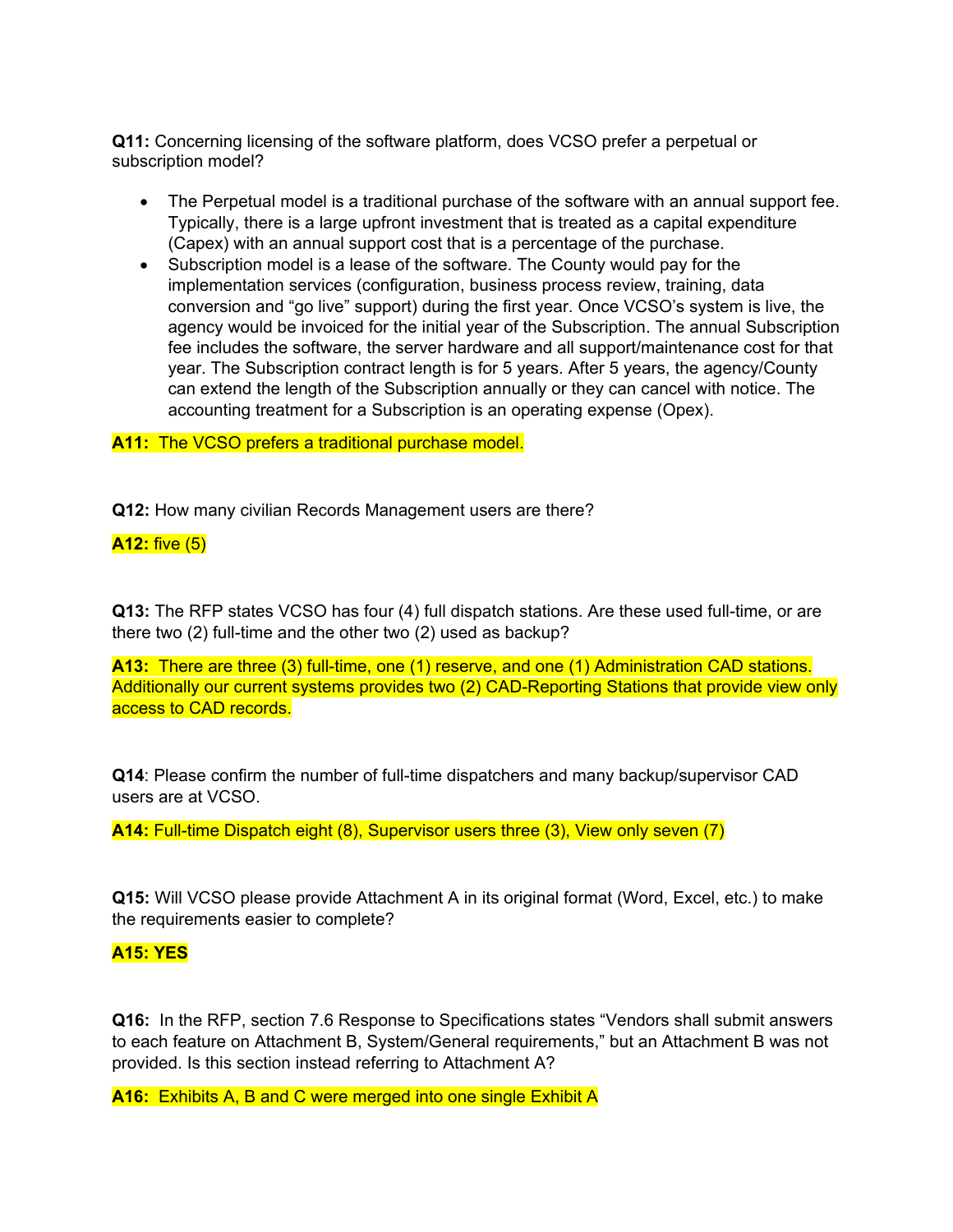Q17: Concerning VCSO's desire to migrate data from the current platforms, will VCSO please provide the following information:

• Name of the Platform(s).

A17a: All Southern Software and Tyler Odyssey Jail databases are MSSQL

 From the RFP, vendors understand that the VCSO desires to migrate the following: police incident information, name files, citation and arrest files, booking information, and property room information. Is this information currently held in VCSO's Records Management system? If not, please identify the other modules.

A17b: This information is currently included within the Southern Software databases.

• Regarding VCSO's databases:

What is the database and version each platform is running on currently?

A17c: Southern Software data – SQL Server 14.0.1000.169

What is the database size (GB) of each platform?

A17d: Southern Software  $CAD - 66$  GB Mobile - 1.8 GB RMS – 31 GB  $JMS - 63.5 GB$ 

What is the attachment database size (GB) for each platform?

**A17e:** RMS-JMS: 487 GB

Can you generate a backup of the data?

**A17f:** Not at this time

**A17:** VCSO will require a complete data conversion from Southern Software and Tyler Technologies Odyssey Jail**.** Please include in your response your experience in completing data conversions from both platforms as well as references. Additionally in your response include your methodology regarding data conversions including what level of participation from the County will be required/desired.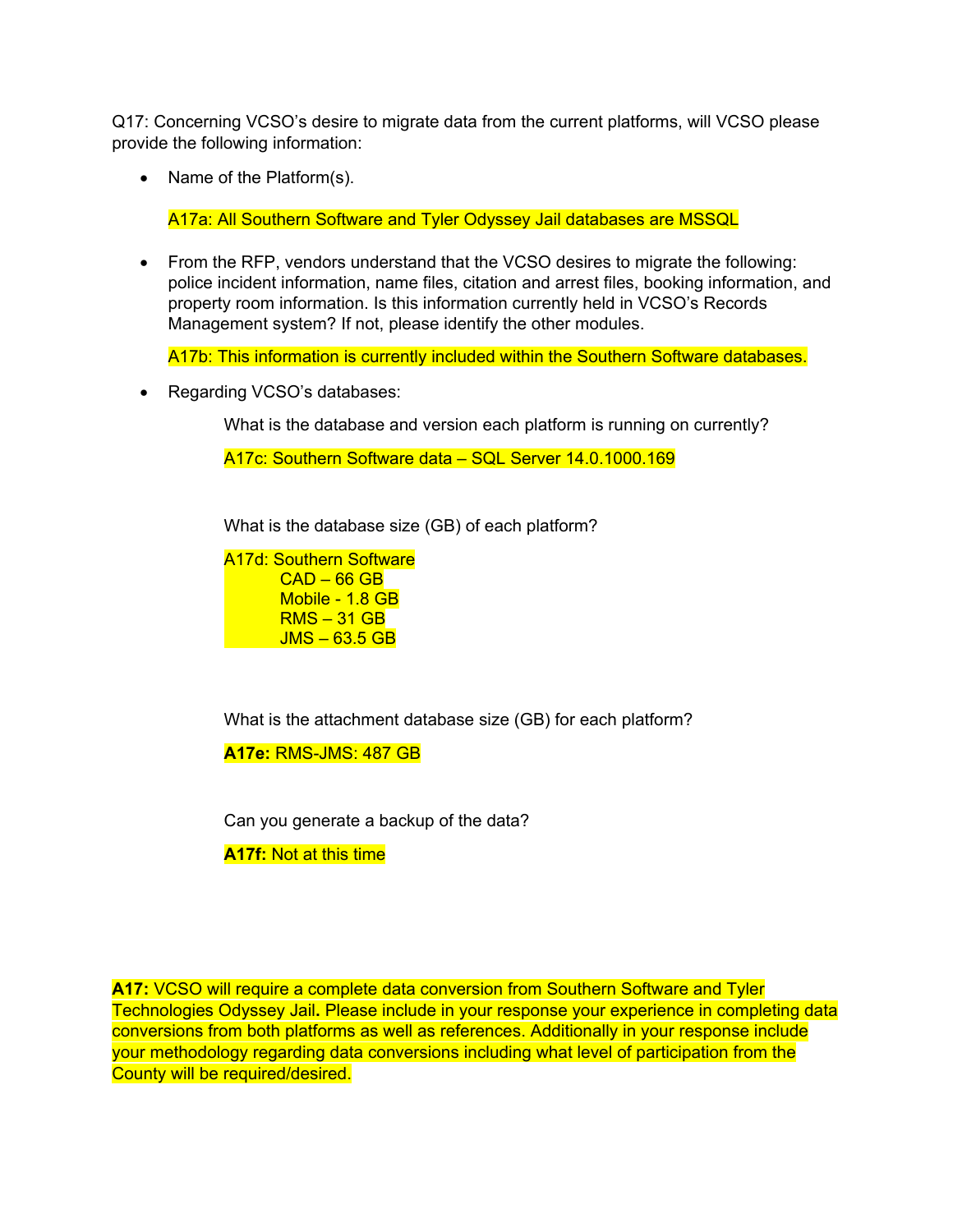**Q18:** Concerning the need to integrate the Tyler Odyssey Court platform, please provide the following information:

Direction of the interface (one-way, two-way, etc.).

**A18a:** two-way

What data fields/content needs to be pushed to Tyler, if applicable.

**A18b:** When an individual is arrested the information typically included in the Texas DPS CR‐43 and CR-44 must be pushed to Odyssey Courts; that information includes but is not limited to; Name Data, Agency Data and Offense Data

What data fields/content needs to be sent back from Tyler, if applicable.

**A18c:**The following types of information should be pushed from Odyssey Courts to Jail records, Court Scheduling data, disposition data, bonds, warrants etc…

**A18:** VCSO will require an interface from Jail Management to Tyler Odyssey Courts. Please include in your response your experience and methodology in completing this requirement with references.

Q19: Please provide total numbers for each of the following:

Jail users

CAD backup/supervisory seats

Mobile units

**A19:** There are 203 full time employees at the VCSO all these users currently have some level of access to RMS and Jail, additionally there are ~100 view only users for both products throughout the county. The other requested information can be found in the RFP and from other responses

Q20: Regarding data conversion, please specify what data the County would like to have converted:

CAD records (calls for service, unit dispatch history)

RMS records (incident/case reports, property/evidence, warrants, citations)

JMS records (jail bookings)

Civil records (garnishments, seizures, subpoenas)

Administration records (equipment, inventory, fleet management, K9)